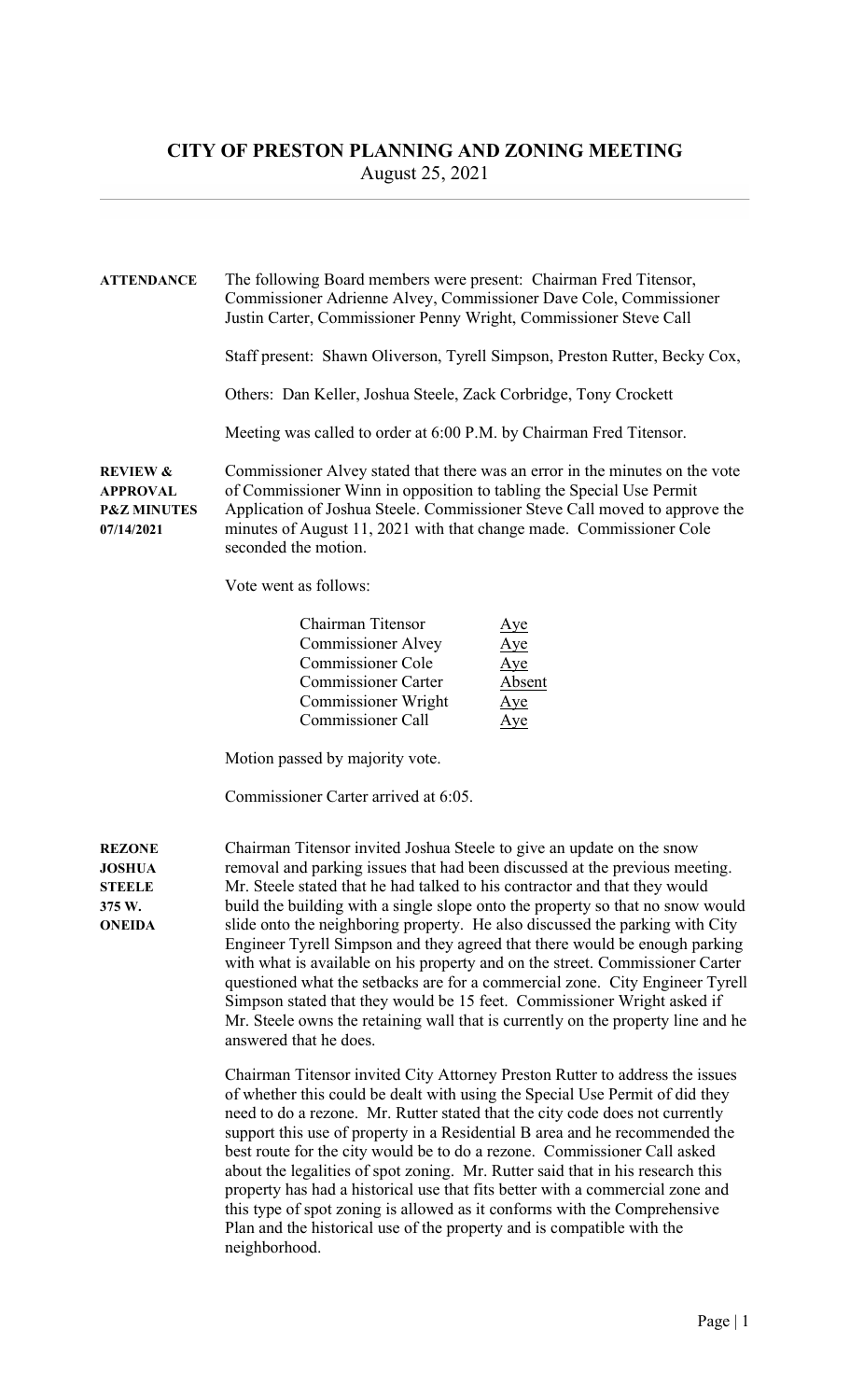Commissioner Cole stated that either route they take, the rezone or the special use permit, ends up with the same result but the rezone gives the city more legal protection.

 Commissioner Wright stated that she has an issue with having no setbacks for the buildings and questioned what the setbacks are required to be in a commercial zone. Mr. Simpson stated that they would be fifteen (15) feet unless a variance was granted.

 Commissioner Cole proposed a compromise to the setbacks of an eight (8) foot setback, which would still allow for a setback but also give Mr. Steele more space on the interior of the property. Commissioner Wright questioned why eight feet. Commissioner Cole responded that that is the required setback for residential areas, which this property borders.

 Commissioner Call stated that if it simplified the process, they could just do a special use permit requiring some setbacks. Mr. Rutter reiterated that the code cannot authorize a special use permit and firmer ground would be a rezone.

 Commissioner Call made a motion to rezone the property to a Commercial 3 zone and maintain eight (8) foot setbacks.

Motion died due to lack of a second.

 The commissioners discussed the advantages of the setbacks. Commissioner Cole also noted that a rezone would require another public hearing and go straight to city council and would end up with the same result as a special use permit.

 Commissioner Call made a motion for a rezone for Mr. Steele's property at 375 W. Oneida to a Commercial 3 zone and that he must maintain eight (8) foot setbacks for the buildings. Commissioner Carter seconded the motion.

Vote went as follows:

| Chairman Titensor          | Nay    |
|----------------------------|--------|
| <b>Commissioner Alvey</b>  | Aye    |
| <b>Commissioner Cole</b>   | Aye    |
| <b>Commissioner Carter</b> | Aye    |
| Commissioner Wright        | Aye    |
| <b>Commissioner Call</b>   | $\vee$ |

Motion passed by majority vote.

ONEIDA

JOSHUA Commissioner Call made a motion to approve a variance for Mr. Steele at 375 STEELE W. Oneida to maintain eight (8) foot setbacks around the residential zones VARIANCE bordering his property and be aware of the parking issues that may hold up the 375 W. property. Commissioner Cole seconded the motion.

Vote went as follows:

| Chairman Titensor         | Aye |
|---------------------------|-----|
| <b>Commissioner Alvey</b> | Aye |
| Commissioner Cole         | Aye |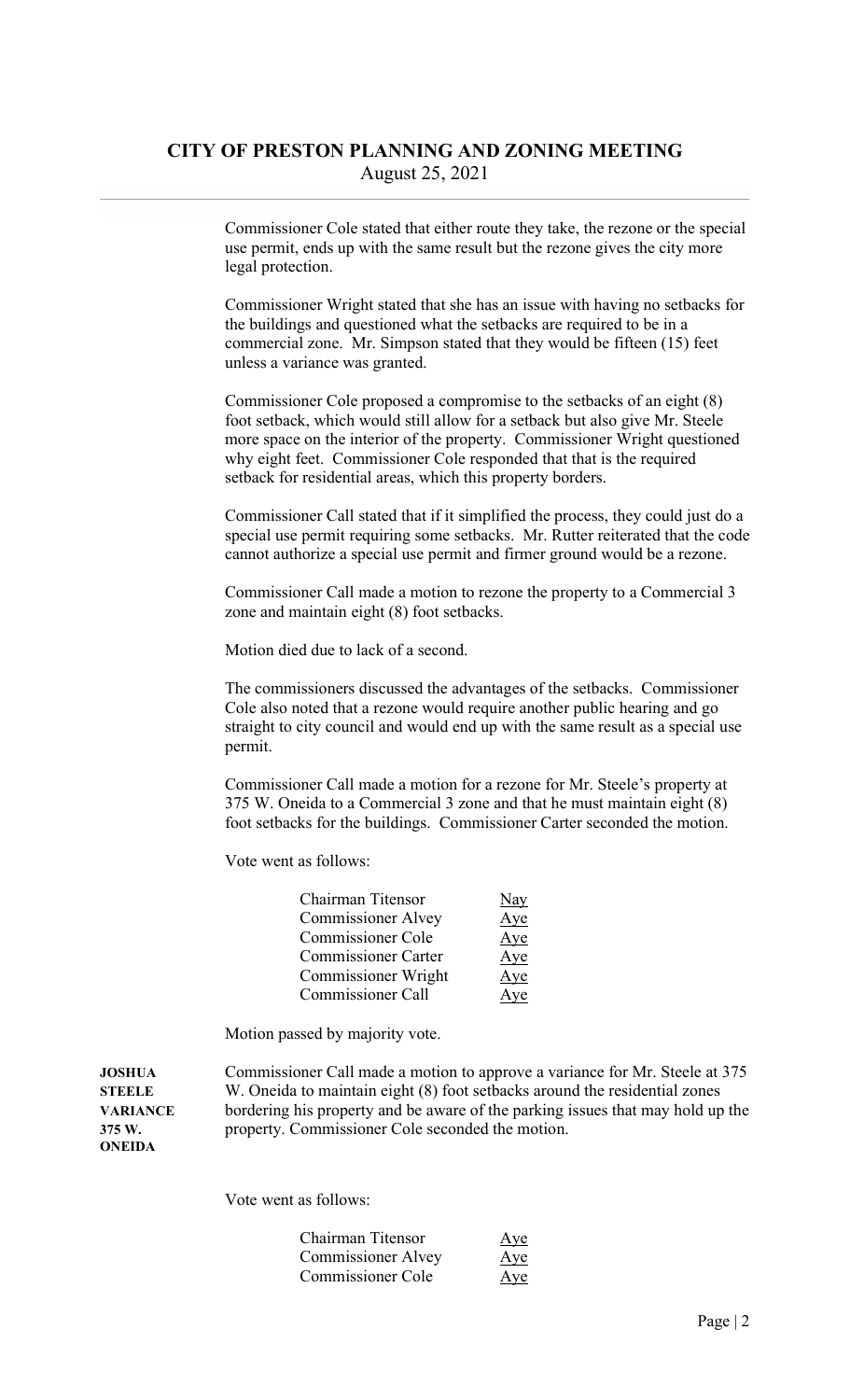| <b>Commissioner Carter</b> | Aye |
|----------------------------|-----|
| <b>Commissioner Wright</b> | Nay |
| Commissioner Call          | Aye |

Motion passed by majority vote.

TONY Chairman Titensor invited Tony Crocket to present his information on the CROCKETT green space in the third phase of the Country Club Estates subdivision. Mr. GREEN Crockett stated that there had been an oversight on his final plat and the green SPACE AT space that had been approved is land locked and there is no way to get water COUNTRY to the space. The only access to the space is through the golf course and a CLUB drainage ditch borders that side of the property. Mr. Crockett stated that he ESTATES 5 would like to leave the property as is and use it as space to put residue from PHASE III ditch when it needs to be cleaned out. He would like the commissioners to remove the sod requirement. Commissioner Wright asked if there was any other green space in the subdivision. Mr. Crockett stated that the golf cart paths are identified as green space. Commissioner Alvey asked how the current property owners feel about the space being left as weeds. Mr. Crockett stated that that's how it has always been. Chairman Titensor stated that he didn't know how that space got approved as green space in the first place and explained that they cannot deviate from the requirements that they have upheld for every other developer in the city, they need to follow the code. Commissioner Cole stated that they have to keep consistent with the requirements of the code and he could see two options for moving forward, that Mr. Crockett could work out an easement and find access to the space or he could buy out the green space as allowed in the code. Chairman Titensor stated that it was not their responsibility to manage how the developer works out the issue, but they are responsible for upholding the requirement. Mr. Crockett said that he is more than willing to work on some options for the property and that he wants to make it right for the city and the property owners. He asked the commissioners to give him some time to come up with a few options. Commissioner Cole made a motion to table the decision on the green space at County Club Estates 5 Phase III to allow Mr. Crockett time to gather more information. Commissioner Call seconded the motion. The vote was unanimous. DOWN Economic Development Planner Shawn Oliverson explained to the TOWN commissioners that he has been approached by a group of citizens who would DESIGN like to make an investment into Preston's downtown area but would like to CRITERIA see some design criteria put into place to assure that improvements in the downtown would continue to look nice.